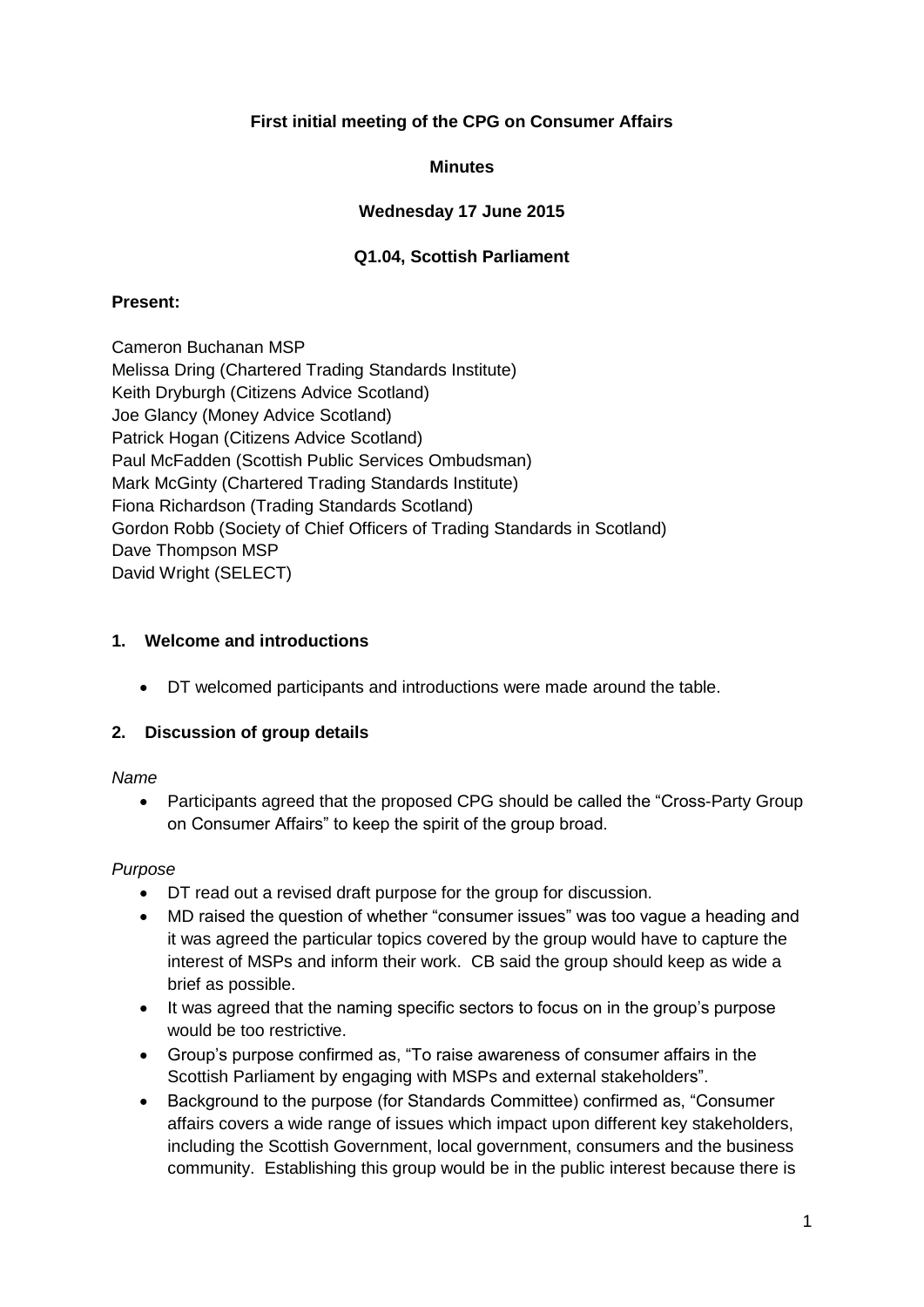currently no Cross-Party Group which has consumer affairs as its focus. This group would address this gap in the parliamentary landscape and provide regular opportunities for MSPs of all parties, external stakeholders and others to meet and discuss these and many other issues around consumer affairs".

# *Membership*

- MSP and organisational membership was confirmed.
- DT said membership could expand at any time as long as notice is given to the Standards Committee in the Parliament.
- Initial MSP membership is:
	- o Dave Thompson MSP
	- o Cameron Buchanan MSP
	- o Cara Hilton MSP
	- o Alison Johnstone MSP
	- o Chic Brodie MSP
- Initial organisational members are:
	- o Chartered Trading Standards Institute
	- o Citizens Advice Scotland
	- o Competition and Markets Authority
	- o Federation of Small Businesses
	- o Money Advice Scotland
	- o Scottish Legal Complaints Commission
	- o Scottish Public Services Ombudsman
	- o SELECT
	- o Shelter
	- o Society of Chief Officers of Trading Standards in Scotland
	- o Trading Standards Scotland
	- o Which?

#### *Office bearers*

- DT named convener.
- CB named vice-convener.
- PH/CAS will act as secretary and treasurer.

#### *Financial benefits*

- Agreed £1000 for secretariat support.
- DW to enquire as to cost of catering for meetings which SELECT would provide.

#### *Subscription*

• It was agreed that there would be no subscription fee.

#### *Topics*

 Topic for the first meeting of the CPG will be decided between DT, CB and PH with those with particular requests to send these to PH for consideration.

# *Meeting frequency*

• It was agreed that the group will meet quarterly.